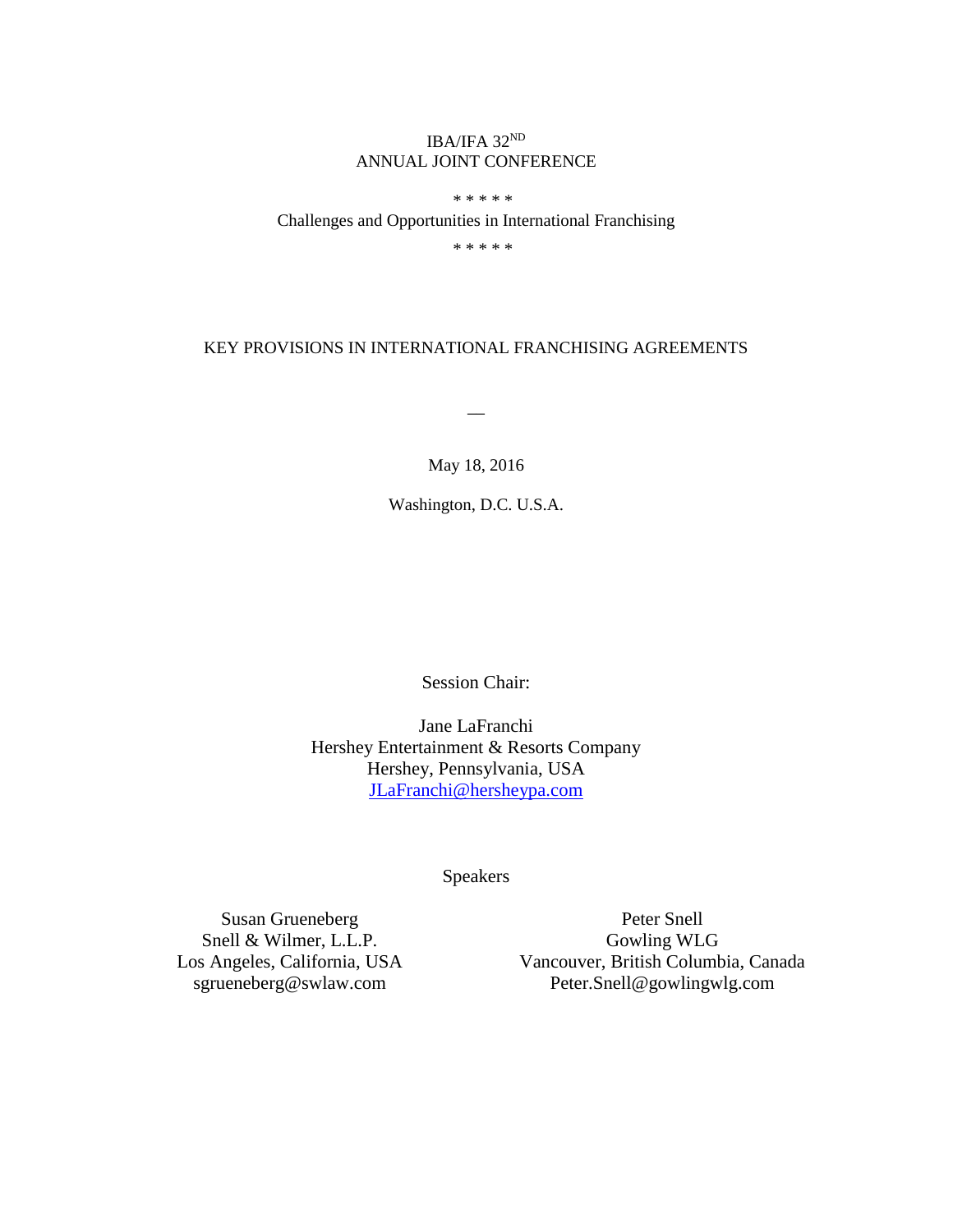| 3.               |  |
|------------------|--|
| $\overline{4}$ . |  |
| 5 <sub>1</sub>   |  |
| 6.               |  |
| 7.               |  |
| 8.               |  |
| 9.               |  |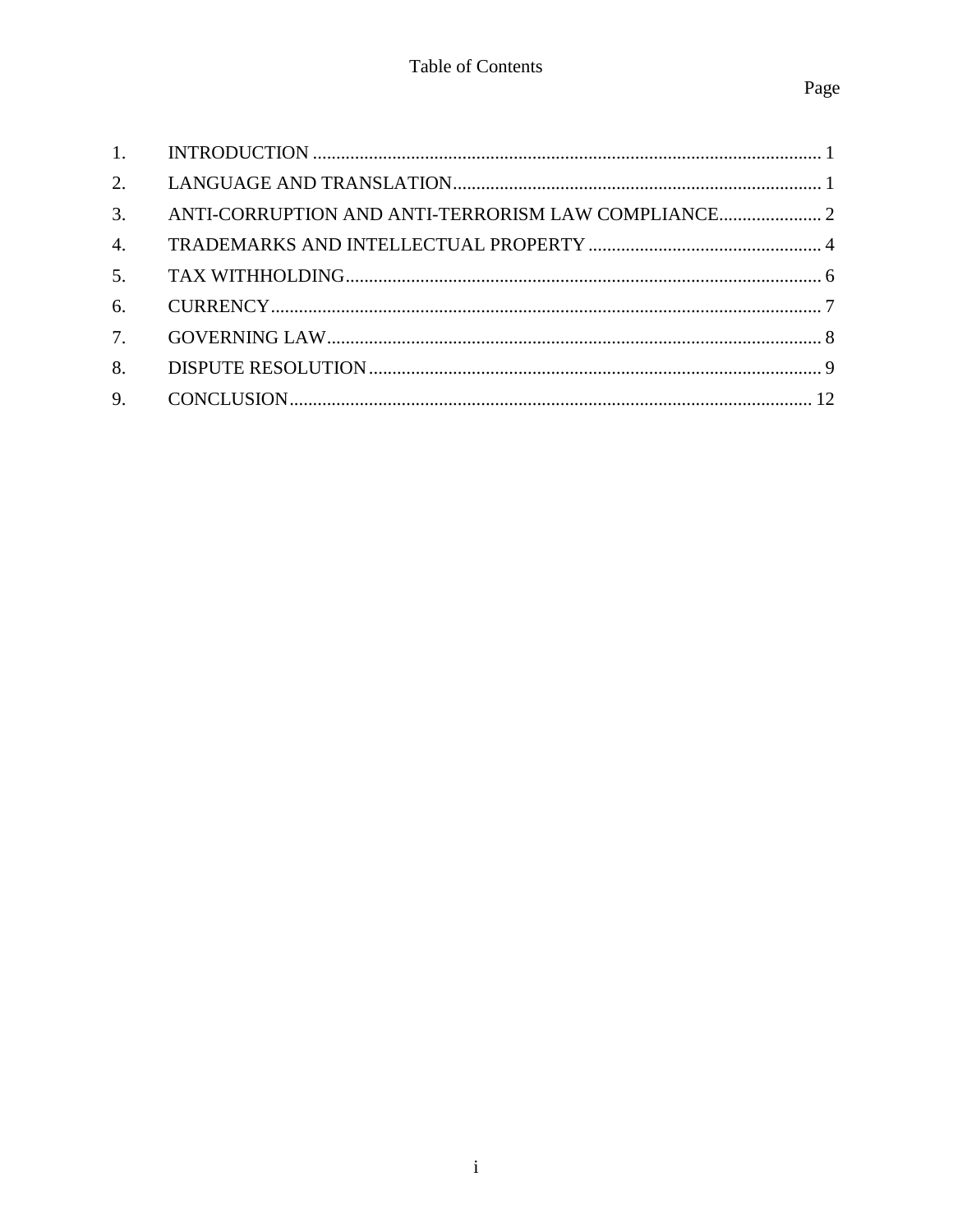## 1. **Introduction**

This paper highlights certain key provisions in international Franchise Agreements that may differ from, or be in addition to, those generally included in domestic Franchise Agreements. Included are examples of provisions that international franchisors often require in their form agreements as well as some samples of negotiated versions of such provisions.

## 2. **Language and Translation**

Language is an obvious issue that must be addressed in international Franchise Agreements. Even if the official language of both the franchisor's and the franchisee's countries are the same, the meaning and use of certain terms may be different.

One issue related to language is which version of the Franchise Agreement is controlling if it is signed in multiple languages. Following is an example of a provision addressing this:

• "Official Language. The English language version of this Agreement shall be the official version and all constructions and interpretations shall be made from this version, whether or not the parties agree to have translations made for their convenience."<sup>1</sup>

A variation on this after negotiation between the parties resulted in the following provision that had the same legal effect, but accorded the franchisee the concession of having a second agreed-upon version in its language:

• "Official Language. The English language version of this Agreement shall be the version accepted and approved by the parties, and all constructions and interpretations shall be made from it, and the parties agree to translate it into the Arabic language. However, the English version of the Agreement shall remain the version approved by the parties, and to the extent that there is a conflict between the two versions, the English version shall prevail."

In some instances, a party wants to test the accuracy of the translation. This may be motivated by a desire to prevent misunderstandings or to avoid disputes. One tool is to have the translated version retranslated into the original language by a different translator. This can help focus the parties on provisions that may be difficult to capture in another language.

Another language issue relates to the translation of various materials. An example of a provision addressing this is:

• "Language.

 $\overline{a}$ 

(a) The System Manuals, and all other materials and information provided to Franchisee by Franchisor pursuant to this Agreement, are provided to Franchisee in the English language. Franchisee shall translate these materials into a local language and bear the cost of such translation. After the materials have been translated from English into such other language, Franchisee shall submit the revised materials to Franchisor for Franchisor's approval, which approval shall not be unreasonably withheld. All original and translated materials shall belong exclusively to Franchisor.

<sup>&</sup>lt;sup>1</sup> The authors have included sample clauses in this paper for illustration only, and do not necessarily recommend them as clauses to be included in every agreement.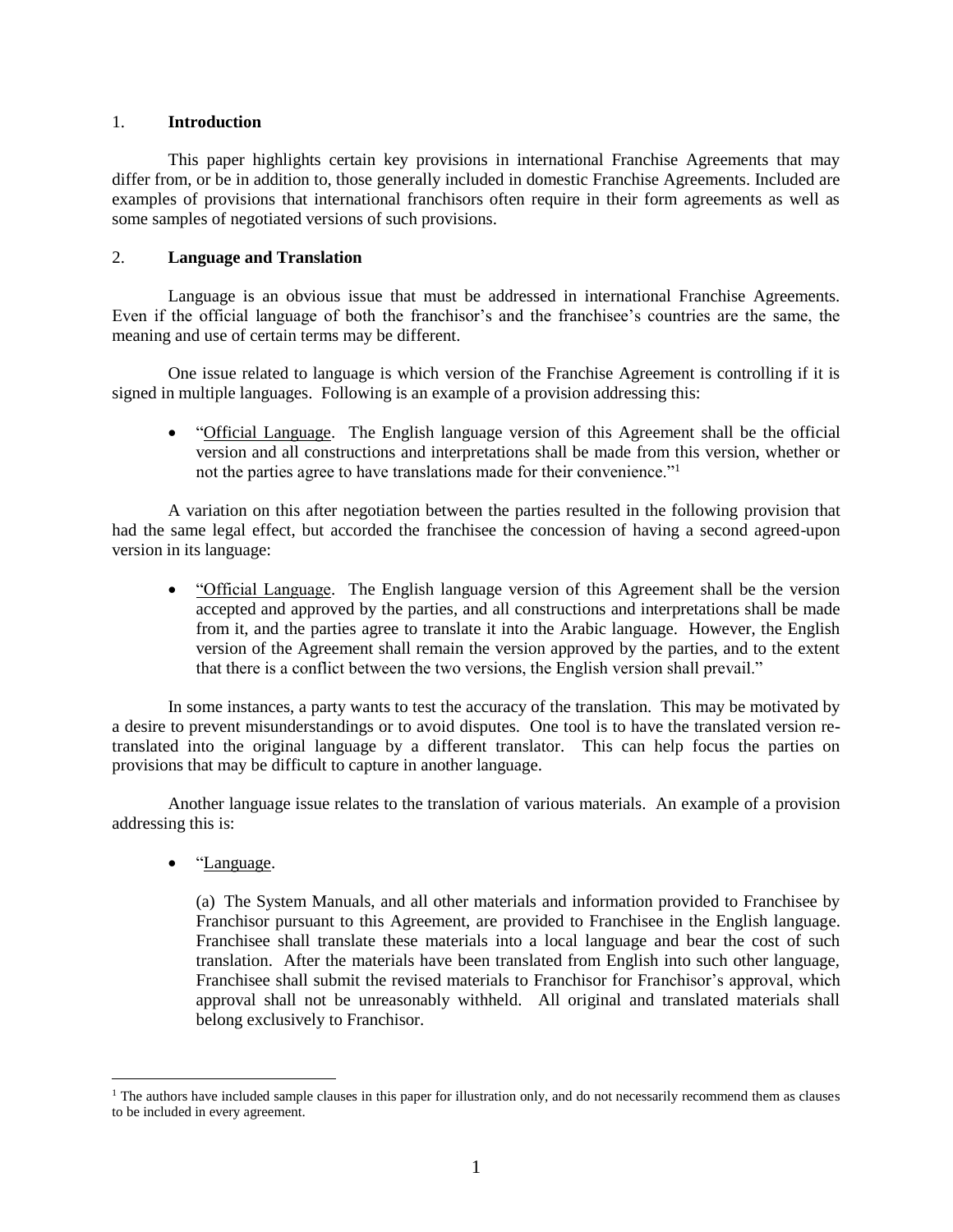(b) Any materials or information which must be provided to Franchisor by Franchisee pursuant to the terms of this Agreement, including without limitation a copy of the lease for a particular Restaurant site, shall be provided to Franchisor in the English language."

Following is an example of a provision that addresses both of these concerns:

• "Translations. Most written materials relating to the Franchised Business and the System, including the Franchise Agreement, the Standards, the Software, and advertising materials provided by Franchisor will be in the English language. Franchisee may, at its cost, translate such materials into another language. Franchisee will obtain Franchisor's approval before using any translation. Franchisor will own all translated materials, and any related copyrights will be assigned to Franchisor on Franchisor's request. Franchisee will obtain any agreements necessary from third parties to convey such rights. The English version of all translated materials will control."

One language issue that is often overlooked is the language in which initial and ongoing training and other in-person assistance is provided. It can be a shock when franchisee representatives arrive in the franchisor's country for training without sufficient fluency in the language of the host country, and no interpreters are available. Following is a provision that addresses this concern:

 "All meetings between representatives of Franchisor and Franchisee shall be conducted in English and all training and assistance by Franchisor shall be conducted in English, and Franchisee shall bear the cost of any interpreters, if necessary. In particular, and not in limitation of the foregoing, Franchisee agrees and acknowledges that Franchisor shall determine the number of interpreters and the duration of time they will be required during training including without limitation a minimum of one interpreter per training location during initial training in California and several interpreters at the Franchised Business during a three (3) week training period. Franchisee shall use its best efforts to place non-English speaking trainees together to minimize the interpreters needed."

Units and measures can also differ from country to country and should be addressed. An example follows:

• "Units of Measure. Any materials and information provided to Franchisee by Franchisor pursuant to this Agreement, including without limitation the System Manuals and any plans and specifications for the Franchised Business, shall be provided to Franchisee in U.S. units. If Franchisee desires to convert these materials into metric units, Franchisee shall bear the cost of such conversion. After the materials have been converted from U.S. units into metric units, Franchisee shall submit the revised materials to Franchisor for Franchisor's approval, which approval shall not be unreasonably withheld, prior to the use thereof by Franchisee. All original and converted materials shall belong exclusively to Franchisor."

## 3. **Anti-Corruption and Anti-Terrorism Law Compliance**

Franchisors in the U.S. and other countries already typically provide that their domestic franchisees must comply with all laws, including those relating to anti-terrorism. For example Franchise Agreements in the United States should include representations and warranties from franchisees and an agreement not to transfer to certain parties, such as the following:

 "Franchisee is not: (i) a person designated by the U.S. Department of Treasury's Office of Foreign Assets Control from time to time as a "specially designated national or blocked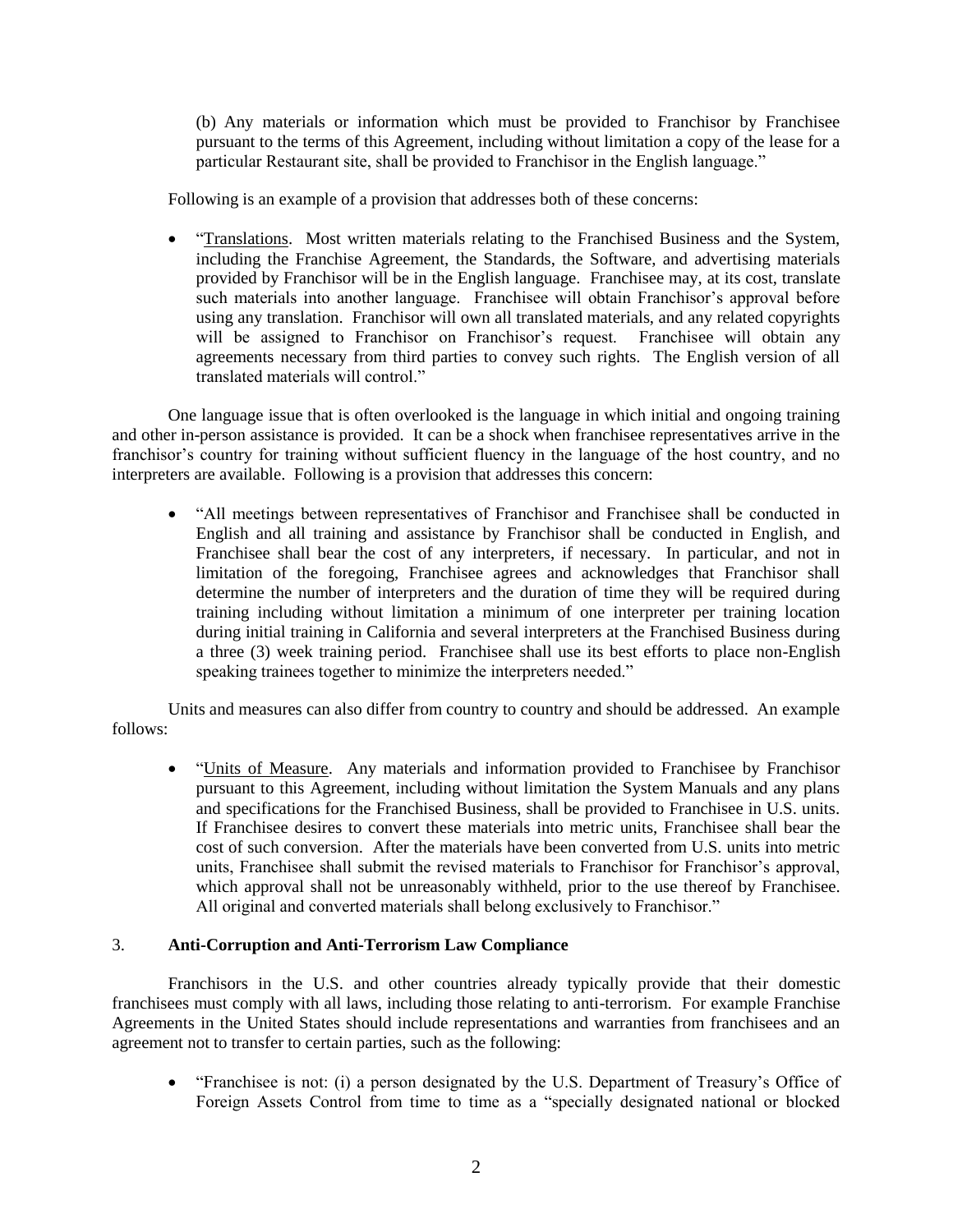person" or similar status, (ii) a person described in Section 1 of U.S. Executive Order 13224, issued on September 23, 2001, or (iii) a person otherwise identified by government or legal authority as a person with whom Franchisor is prohibited from transacting business ("Specially Designated National or Blocked Person") or a person in which a Specially Designated National or Blocked Person has an interest."

 "Prohibited Transfer to Specially Designated National or Blocked Person. Notwithstanding anything to the contrary in this Agreement, no transfer by Franchisee shall be made to a Specially Designated National or Blocked Person or to a person in which a Specially Designated National or Blocked Person has an interest."

In international Franchise Agreements, franchisors will want to include additional provisions. Embargos and anti-money laundering laws are an example. Following is a representation and warranty that addresses these issues:

 "Franchisee represents and warrants that neither Franchisee nor any of its affiliates is directly or indirectly owned or controlled by the government of any country that is subject to an embargo by the United States government. Neither Franchisee nor any of its affiliates is acting on behalf of a government of any country that is subject to such an embargo. Franchisee further represents and warrants that it is in compliance with the anti-money laundering law of Saudi Arabia issued by the Royal Decree No. M/39 dated 25.06.1424H.

Due to the broad jurisdictional reach of the UK Bribery Act of 2010, many international franchisors include a specific provision addressing it. Here is one example of this:

 "UK Bribery Act 2010. Franchisee represents, warrants and covenants that it will comply with all Legal Requirements relating to anti-bribery and anti-corruption, including the laws of the United Kingdom, including the UK Bribery Act 2010 and applicable EU laws and regulations. The Franchisee further warrants, represents and covenants that it has or will have and will maintain in place throughout the Term of this Agreement its own policies, and procedures, including adequate procedures under the UK Bribery Act 2010 and any similar legislation within any territory where the Franchisee and its Affiliates operate. Franchisee will ensure that its Affiliates comply fully with such policies and procedures."

Anti-corruption laws such as the U.S. Foreign Corrupt Practices Act necessitate specific representations from franchisees and local counsel. One of them relates to any relationship with government officials, such as the following:

 "Franchisee represents and warrants that it has no direct or indirect legal, financial or other relationship(s) with any government official (or member of their family) involved with or affecting the Franchised Business. The term 'government official' means any person exercising a public function and/or acting in an official capacity on behalf of a government agency, department, or instrumentality, political party, or candidate for political office, and includes officials or employees of federal, state, provincial, county or municipal governments or any department or agency thereof; any officers or employees of a company or business owned in whole or in part by a government; any officers or employees of a public international organization; any political party or official thereof; or any candidate for political office. Government officials include officials at every level of government, regardless of rank or position."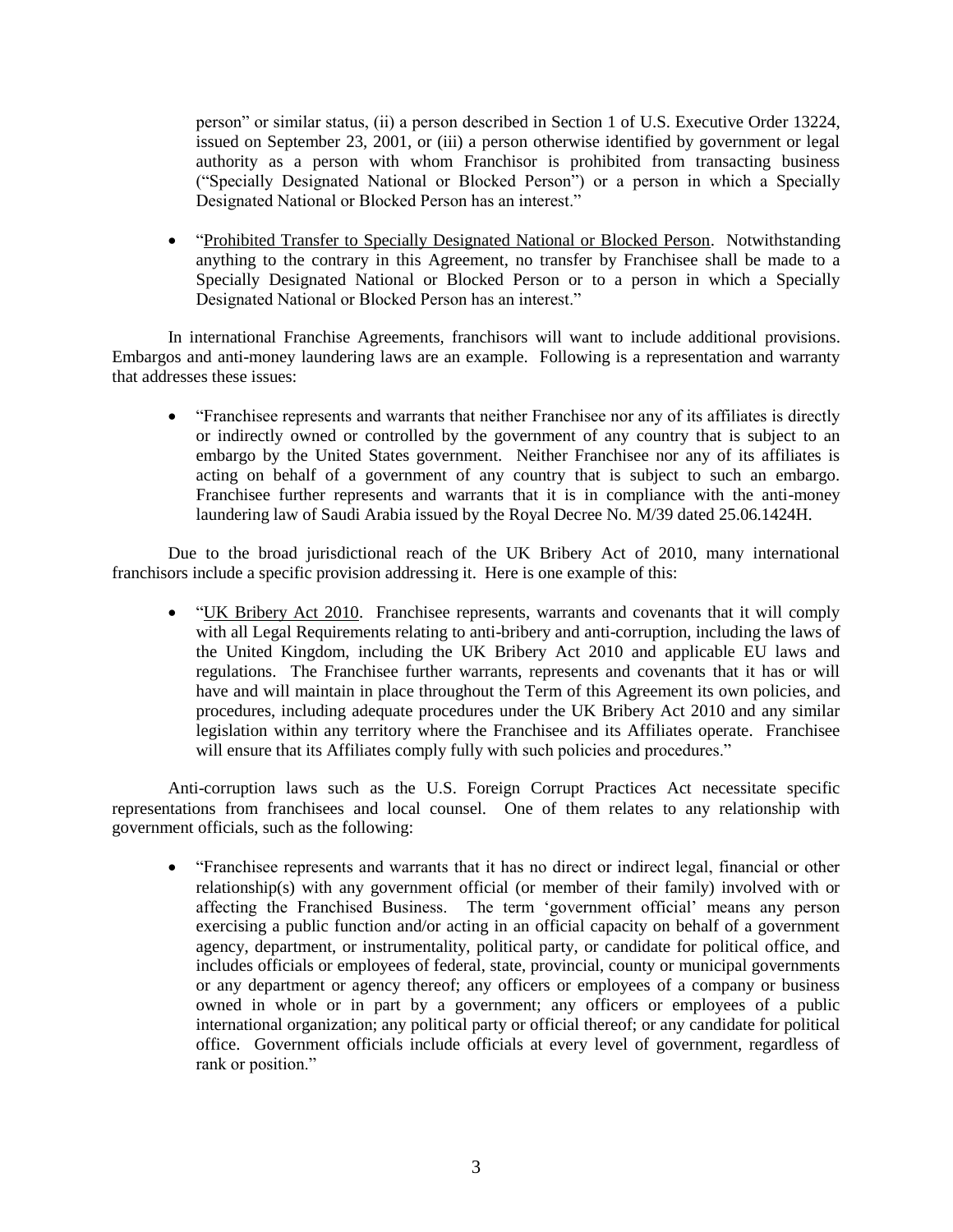## 4. **Trademarks and Intellectual Property**

A franchisor will need to include many of the same provisions in an international Franchise Agreement that it uses domestically. There are some additional issues it will face internationally. For example, a trademark license will trigger protections for the franchisee under technology transfer laws in at least one jurisdiction, requiring specific changes to the Franchise Agreement to comply with those laws.

It is more likely that the franchise program will require modification to meet market demands in another county. Therefore, the Franchise Agreement should address ownership of those changes since it is likely the franchisee shall develop them.

• Franchisee has no Ownership Interest, and will not obtain any, in any part of the system (including any modifications, derivatives or additions made by or on behalf of Franchisee or its Affiliates). Franchisee assigns, and will cause each of its employees or independent contractors who contributed to System modifications to assign, to Franchisor, in perpetuity throughout the world, all rights, title and interest (including the entire copyright and all renewals, reversions and extensions of such copyright) in and to such System modifications. Except to the extent prohibited by Legal Requirements, Franchisee waives, and will cause each of its employees or independent contractors who contributed to System modifications to waive, all rights of "droit moral" or "moral rights of authors" or any similar rights in such System modifications.

A franchisor should also reserve the right to modify its system itself. This may cause a franchisee in another country to balk if there are no limitations on that right. Following is an example of a negotiated provision that addresses these concerns:

 "Additions and Changes. Franchisor may from time to time during the Term in its sole discretion revise, amend, add to or delete entries from the list of Trademarks on Exhibit A to reflect changes in the System Manuals' schedules of Approved Menu Items, or in the advertising, promotion, marketing and merchandising programs of Franchisor, or for any other purpose. These revisions, amendments, additions and deletions shall be incorporated by reference into this Agreement when made. Franchisee shall bear any costs associated with such revisions, amendments, additions and deletions; provided, however, that if such costs exceed Twenty-Five Thousand Dollars (US\$25,000.00) in any calendar year, Franchisee shall not be required to comply until Franchisor has complied with such changes or committed to comply with such changes within a twelve (12) month period for at least twenty-five percent (25%) of its then-existing full-service, sit-down Franchisor-owned restaurants in the United States. Nothing contained in this Agreement shall be deemed to require Franchisor to offer new or revised Trademarks to Franchisee without new or additional consideration therefor, or in any event if Franchisor does not deem it appropriate to do so in its sole discretion, except as expressly agreed in writing otherwise."

The Franchisor may not have completed its registration of its marks in the franchisee's country. It is essential to confer with local counsel on how best to protect trademark ownership. In some jurisdictions, it is necessary to record or register the Franchise Agreement or a short form trademark license agreement. In those jurisdictions, some franchisors separate the trademark license provisions from the rest of the Franchise Agreement and make it an exhibit to the main agreement. This allows for compliance with the registration requirement without making the rest of the Franchise Agreement public. Following is a provision for a situation in which the franchisor has not completed the registration process: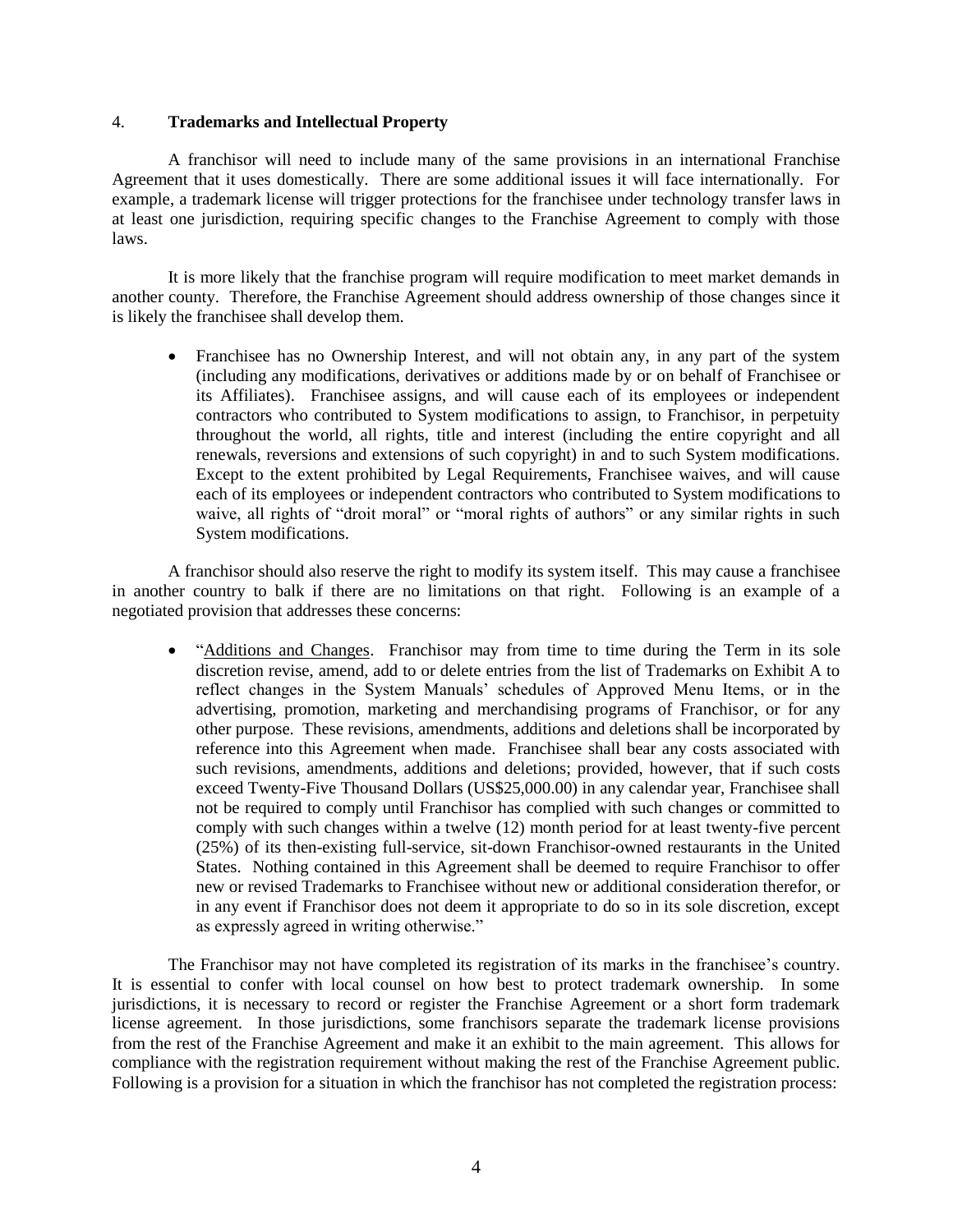• "Registration of Trademarks. Franchisee expressly acknowledges that, except for the Trademark described in Exhibit A, Franchisor's affiliate's application for registration of certain of the Trademarks in the second has been denied and that neither Franchisor nor its affiliate may have an effective registration of the Trademarks in

\_\_\_\_\_\_\_\_\_\_\_\_\_\_\_\_\_\_\_\_\_\_\_\_\_\_\_\_. Franchisee further acknowledges that if Franchisor or its affiliate does obtain a registration, it may be on the B Trademark Register. Accordingly, Franchisor and its affiliate may not have certain presumptive legal rights in these Trademarks. Franchisor may contest the denial and may apply for registration of other **Trademarks** 

Notwithstanding, Franchisee expressly acknowledges that Franchisor's affiliate is the beneficial owner of all rights, title, interest and benefit in and to the Trademarks and the goodwill associated with and symbolized by them. Franchisee shall not acquire any right, title or interest of any kind in the Franchisor System or the Trademarks or the goodwill associated with them except as has been expressly provided in this Agreement. Franchisee agrees to sign a separate trademark license agreement in a form acceptable to Franchisor upon Franchisor's request."

Registration requirements must be addressed in the Franchise Agreement and monitored closely. One type of registration a franchisor generally wants to avoid is registration of the franchisee as the franchisor's commercial agent in a country. The effect of these laws is to protect the franchisee and its efforts to develop the brand in the country, and to require payment to the franchisee agent upon expiration of termination of the Franchise Agreement. Following is an example of a provision addressing this issue:

• "Independent Contractor. Franchisee is an independent contractor and is not authorized to make any contract, agreement, warranty or representation on behalf of Franchisor, or to create any obligation, express or implied, on behalf of Franchisor. Franchisee is not, and shall not represent or hold itself out as, an agent, legal representative, joint venturer, partner, employee or servant of Franchisor for any purpose whatsoever and, where permitted by law to do so, shall file a business certificate to such effect with the proper authorities. In particular, and not in limitation of the foregoing, Franchisee shall not represent, apply, register or take any action indicating that it is a commercial agent of Franchisor. Franchisee does not act as Franchisor's agent and the parties acknowledge and agree that no compensation will be payable to Franchisee upon the termination or expiration of this Agreement under any commercial agency or similar laws. Franchisor shall not be deemed to be in a special relationship with Franchisee, or to be the trustee or fiduciary of Franchisee, or be held to any elevated standard of conduct."

If a franchisor has concerns with the enforceability of a provision relating to a commercial agency, law, one possible way to address it is a liquidated damages provision such as the following:

 "Liquidated Damages. Franchisee recognizes and acknowledges that the Trademarks and the System are critical assets of Franchisor and that Franchisee's failure to comply with any or all of its obligations on termination or expiration of this Agreement or its demand for compensation upon termination or expiration of this Agreement would cause significant harm to Franchisor. The parties further acknowledge that it would be extremely difficult and impractical to ascertain the extent of detriment and damages that would be caused by such a breach by Franchisee. Therefore, in order to avoid such difficulties, and notwithstanding any other provision in this Agreement, the parties agree that in the event Franchisee does not comply with such obligations, including without limitation continuing with any use of the Trademarks or System, or makes such a demand, Franchisee shall pay Franchisor the sum of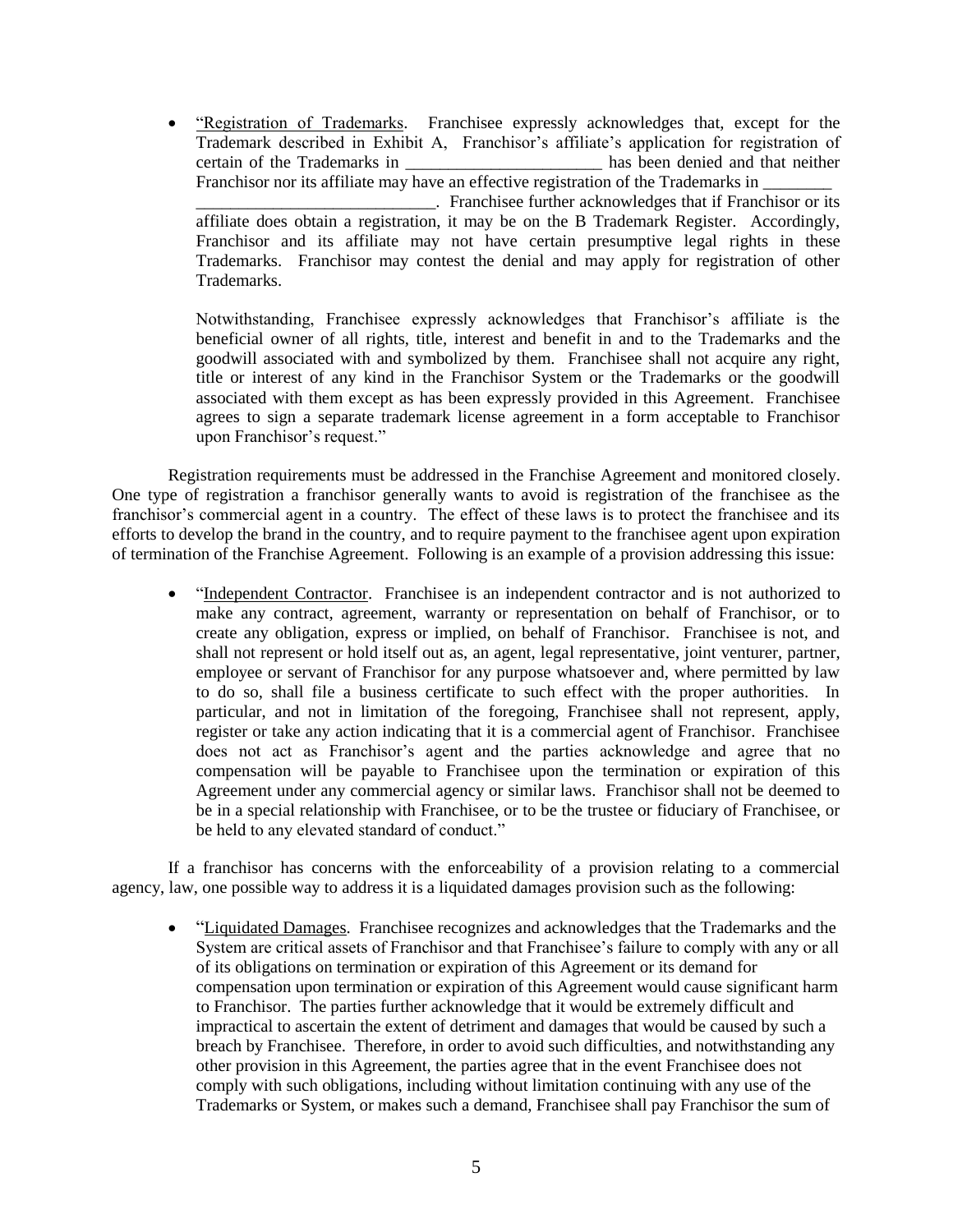Five Hundred Thousand Dollars (\$500,000.00) and any and all legal fees and expenses Franchisor may incur in seeking to enforce this provision. The parties further agree that payment of such amount shall not entitle Franchisee to continue to use the Trademarks and the System or to have any further rights whatsoever under this Agreement or otherwise."

## 5. **Tax Withholding**

Many countries impose tax on non-residents who receive income from sources outside of the country such as dividends, interest, royalty, service and technical fee payments. To facilitate collection of this tax imposed on non-residents, the country's taxing authority generally requires the resident payor to withhold the required tax from the payment and remit it to the applicable tax authorities. As a result, international franchise operations often involve payments which are subject to withholding tax in one or more jurisdictions.

Dealing with the economic impact of the withholding tax obligations may require negotiation as well as suitable provisions in the franchise agreements. There are two main alternatives. Either the payment is reduced by the amount of withholding tax, or else the contract requires the payment to be increased, or "grossed up", so that the full agreed amount is received even after the withholding tax is deducted. In one case the franchisor who receives the payment bears the economic cost of the withholding tax, and in the other case the franchisee who makes the payment bears the economic cost of the withholding tax.

Some franchisors may be entitled to a foreign tax credit for the withholding tax which has been deducted from payments they receive. In that case, even though the payment to the franchisor is subject to withholding tax, the withholding tax typically should not have a net negative impact on the franchisor. There will, however, be a negative financial impact if the franchisor is not able to obtain a full tax credit in its own country for the withholding tax that has been deducted from the payment.

The rate of withholding tax will vary on a case-by-case basis, depending upon the country of origin, type of payment, status of the franchisor, and whether or not there is any income tax treaty in effect between the jurisdictions involved. Franchisors should review the tax laws of the country in which the franchisee is located to determine whether the payments contemplated by the franchise arrangements are subject to withholding tax and whether exemptions or reduced rates are available. For example, in some countries, a technical assistance fee is taxed at a lower rate than a royalty fee. However, franchisors and their counsel need to ensure they understand the exact scope of the applicable withholding tax rules. For example, some countries may include a variety of fees, such as service or technical assistance fees, in the definition of "royalty'' and apply a royalty fee based withholding tax, regardless of how the payments are designated by the parties. The franchise agreements should deal with the way in which payments will be treated, taking into account how they will be characterized for tax purposes in both the franchisor's country and the host country.

Some franchisors require franchisees to "gross up" their royalty fee payments to the franchisor, in effect making the franchisee responsible for paying the tax while keeping the franchisor whole. It is typical for the franchisee to request the removal of a gross up clause. For example, if the franchisor is entitled to and can utilize a foreign tax credit for the withholding tax, a gross-up would constitute a windfall to the franchisor and therefore most gross up clauses have the ability to adjust the amount to the extent the franchisor can utilize the tax credit. Whether or not there is a gross up clause, the franchisee is required to remit the tax to the appropriate taxing authority on behalf of the franchisor. It is advisable for the franchisor to obtain a receipt showing the tax was paid in the event that a taxation authority makes an inquiry.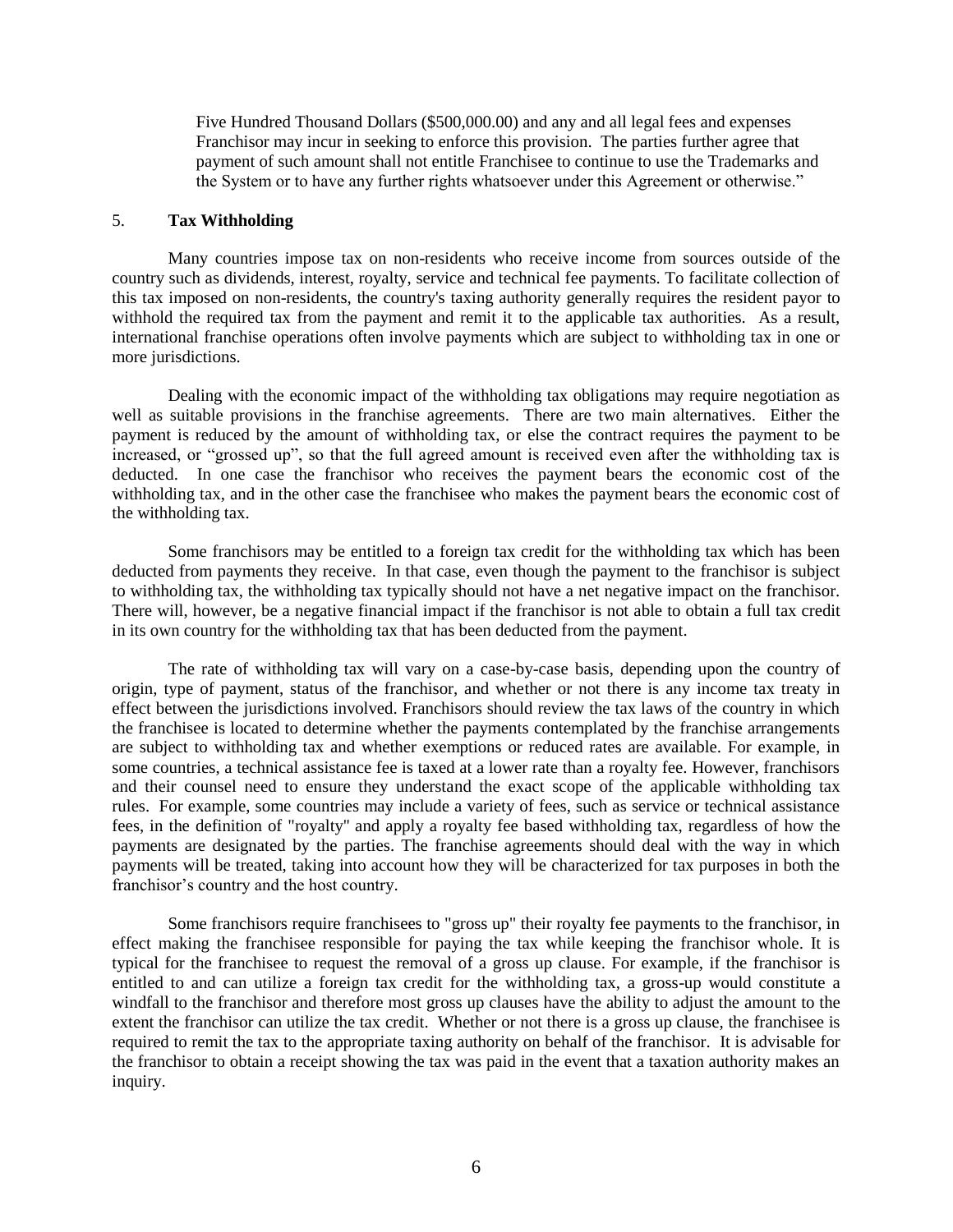In some cases, tax treaties or the structure of the franchise program may materially reduce tax withholding obligations. Many countries have double taxation treaties that reduce the withholding rates or eliminate such taxes altogether. For example, the United States has taxation treaties with a number of countries which reduce, if not eliminate entirely, withholding taxes on royalties and other fees. Any double taxation treaty should be taken into consideration to ensure that excess withholding tax is not deducted or remitted. The franchisee may require proof that the franchisor qualifies for a reduced treaty rate of withholding tax or qualifies for an exemption. The franchise agreements should contemplate the possible application of a tax treaty and any required documentation or procedure to obtain relief. A reduction of withholding tax will usually require a sophisticated analysis of tax credits, tax treaties, the nature of the payments involved, and of the sources of the franchisor's income.<sup>2</sup> Taxation is of considerable importance and therefore these issues should be thought out in advance and contemplated in the franchise agreements. Two sample provisions addressing these considerations follow:

- Taxes. Master Franchisee will make all payments hereunder free and clear of any tax, deduction, penalty, offset or withholding of any kind (including any taxes, deductions, offsets or withholding taxes incurred from collecting fees from Subfranchisees). It is the parties' intention that all payments due shall be increased to the extent necessary to provide Franchisor with the same net amount it would have received had no such taxes or other withholdings been applicable to such payments. If Master Franchisee or any other person is required by law to make any deduction or withholding on account of any tax, assessment, duty or levy charged against any payments, Master Franchisee will pay any such tax, assessment, duty or levy before the date on which a penalty for nonpayment or late payment attaches. Payment of such tax, levy, duty or assessment is to be made (if the liability to pay is imposed on Master Franchisee) for Master Franchisee's own account or (if the liability to pay is imposed on Franchisor) on behalf of and in the name of Franchisor. Master Franchisee will immediately furnish to Franchisor certified receipts of the payment of any deduction, withholding or payment made, on its account or Franchisor's account.
- Withholding Taxes: If the Developer is required by law to withhold or deduct any withholding Taxes from any amount payable by the Developer to the Company, then (i) the Developer shall pay promptly when due the full amount withheld or deducted to the appropriate Governmental Authority according to Applicable Law; and (ii) the Developer shall promptly deliver to the Company a receipt or similar documentation from the Governmental Authority evidencing payment of such withholding Taxes; and (iii) the applicable payment by the Developer to the Company shall be increased by an amount equal to the withholding Taxes paid. To the extent and at such time as the Company receives the benefit of the amount of such withholding Taxes as a tax credit on its tax returns, the Company shall allow the Developer an equal credit against amounts thereafter due to the Company pursuant to this Agreement.

### 6. **Currency**

 $\overline{a}$ 

When embarking on an international agreement with a foreign partner, consideration must be given to which currency is used in the transaction. Given the longevity of these contractual agreements, the risk of a change in currency can have a substantial impact on the position of the parties.

<sup>2</sup> UNIDROIT International Institute for the Unification of Private Law, Guide to International Master Franchise Agreements (second edition) (Rome, 2007).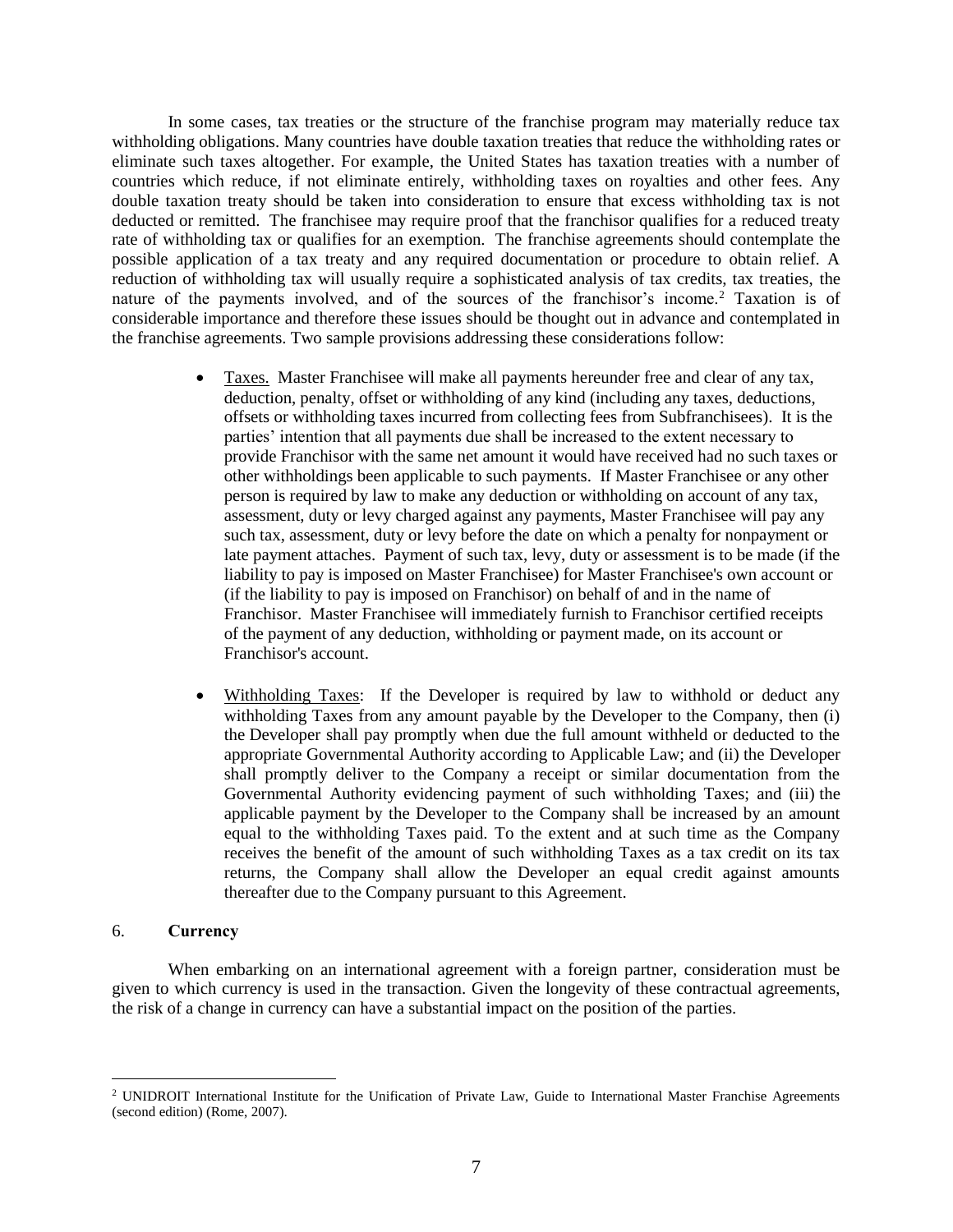The parties should consider foreign exchange controls, the effect of change of laws on payment and taxation policy when negotiating the agreement – all of these can have an influence on the terms of the agreement. Additionally, special provisions may be required if either party's home country has currency restriction laws in place. For example, where financial authorities regulate the flow of funds into and out of the country, a provision may be included in the agreement which stipulates, for example, that any amount payable to the franchisor should be deposited in a bank account in a country so designated by the franchisor. Two sample provisions follow:

- Currency. Except as otherwise provided herein, all payments made pursuant to this Agreement shall be paid to Franchisor in U.S. Dollars and deposited, wire transferred or transferred by other means (including electronic fund transfers) to such bank account(s) in the U.S. or elsewhere as Franchisor shall designate. All continuing fees and other amounts payable to Franchisor hereunder on the basis of a percentage of Gross Sales or the currency of the Territory shall be initially calculated in the currency of the Territory and then converted to U.S. Dollars as of the date upon which such payments are paid hereunder (or if the authorized foreign exchange bank designated by Franchisor is not open on such date, then the immediately preceding day on which such authorized foreign exchange bank is open) as long as such payments are timely made. Conversion shall be based on the telegraphic transfer rate at which the currency of the Territory can be converted to U.S. Dollars for transfer to the U.S. at an authorized foreign exchange bank designated by Franchisor from time to time. All fees assessed in connection with conversion of currencies or transmittal of payment shall be borne by Master Franchisee. If any payment is made after the due date and the applicable exchange rate in effect on the due date varies from the rate in effect on the date of actual payment, the exchange rate most favorable (of those on the due date and on the date of actual payment) to Franchisor shall be used in calculating the amount of the payment to be made by Master Franchisee.
- Currency Requirements. If at any time legal restrictions shall be imposed upon the purchase of U.S. Dollars or the transfer to or credit of a non-resident corporation with payments in U.S. Dollars, Master Franchisee shall notify Franchisor immediately. Master Franchisee shall use its best efforts to obtain any consents or authorizations which may be necessary in order to permit timely payments in U.S. Dollars of all amounts payable hereunder. While such restrictions are in effect, Franchisor may require Master Franchisee to deposit all amounts due but unpaid as a result of such a restriction in any type of account, in any bank or institution in Canada designated by Franchisor and in any currency designated by Franchisor that is available to Master Franchisee. Franchisor shall be entitled to all interest earned on such deposits. Franchisor shall bear all risk of loss with respect to the deposited funds and interest payable thereon once such funds have been properly deposited in the designated account by Master Franchisee.

# 7. **Governing Law**

 $\overline{a}$ 

Many foreign franchise laws will require the use of local governing law, venue and jurisdiction. There is no substitute for obtaining local counsel experienced in franchising to advise on the requirements of and practice under local franchise laws.<sup>3</sup>

In negotiating the choice of law to apply to the agreement, each of the parties will tend to press for the choice to fall on the law of its own jurisdiction. There are many possible reasons for this; the familiarity of that legal system to the legal representatives of the parties, the assumption that that particular body of law will offer advantages, or, in the case of franchisors, because they want the same

<sup>&</sup>lt;sup>3</sup> International Franchise Association 41st Annual Legal Symposium, Enforcing International Agreements: Non-Litigation Issues, online (2008).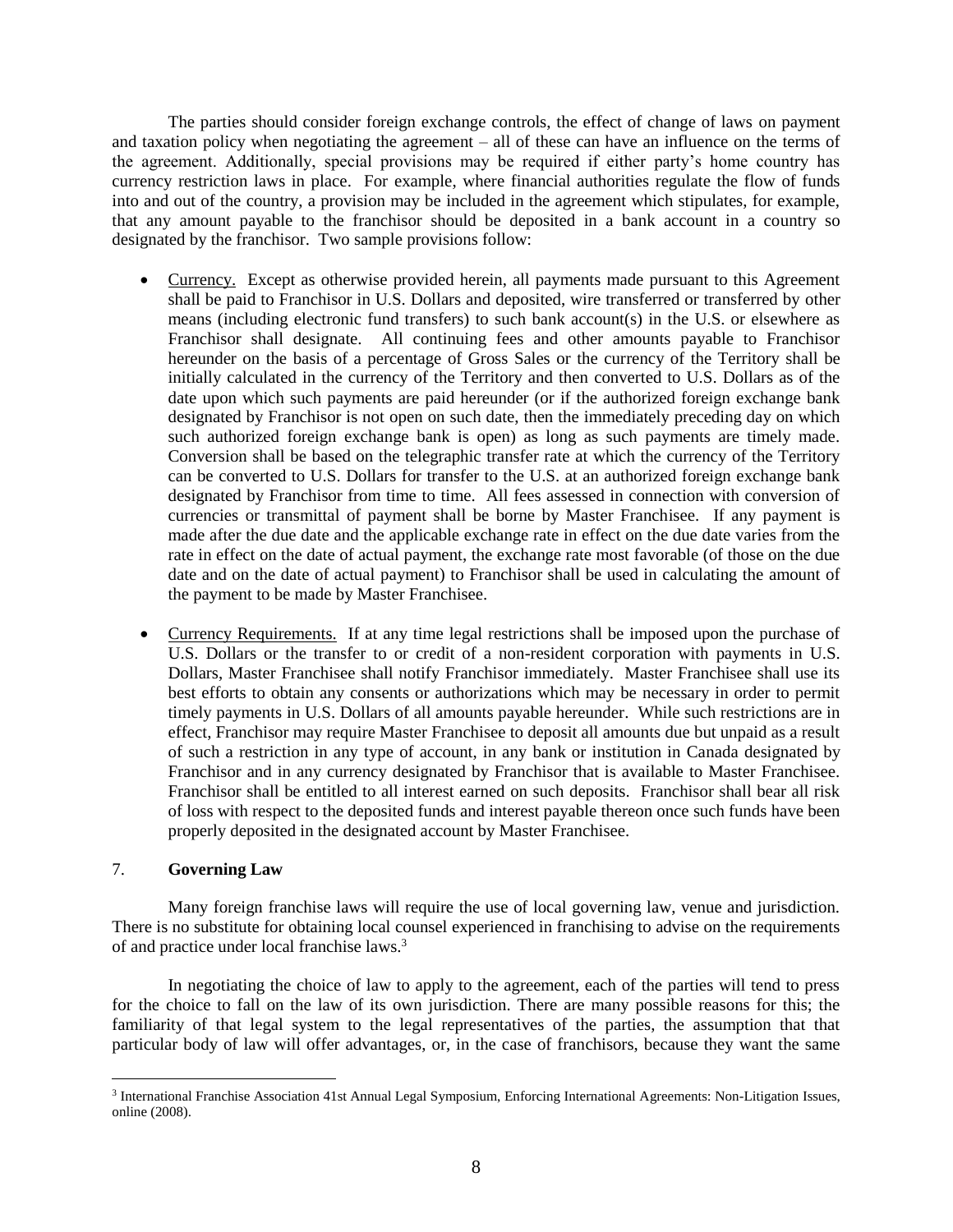law to apply to all of the agreements they have in place around the world. Rather than proceed on this largely intuitive basis, the parties would be better served by considering, in a systematic way, the situations in which disputes are likely to arise and where the law falls on these matters.

Drafting the Agreement. The governing law chosen will impact the style in which agreements are drafted. In countries governed by a civil law system, a large number of issues are regulated by legislative instruments and there is less need for the contracts to enter into great detail except where the parties feel that a certain amount of detail is necessary or desirable. This may be the case where the parties desire to give a precise indication of their agreed will to any court that may come to analyze the agreement in the future. It is noteworthy that courts in some jurisdictions have the power to interpret contracts and to modify the terms of the agreement if they are considered unfair. Further, if an item that is dealt with in the non-mandatory provisions of the codes is not provided for more specifically in the contract, the provisions of the codes will apply.<sup>4</sup>

Competition Law. Antitrust, or competition, laws often affect practices that are inherent in many franchise systems, such as exclusive dealing arrangements, tying arrangements, price fixing and covenants not to compete. Laws outside of the franchisor's home jurisdiction may differ substantially and, it may be necessary to adapt agreements to ensure that they do not fall under the applicable competition law. For example, in the European Union, the *Vertical Agreements Block Exemption* prohibits certain issues that, in Canada and the United States would typically be "freedom of contract issues".<sup>5</sup>

## 8. **Dispute Resolution**

There is an ongoing debate amongst franchise practioners on preferences regarding the use of the courts, arbitration, mediation or other forms of dispute resolution in International franchising. What dispute resolution method is best should be determined on a case by case basis and in conjunction with the advice of local counsel. However, for the purposes of this paper, the focus will be on arbitration. Typically parties to international licensing agreements will agree to arbitration because: it allows the parties to dictate the dispute process to a significant extent, and the dispute will remain confidential. The agreement to arbitrate should preclude either party from by-passing arbitration by seeking redress in a court of law except as explicitly set out in the agreement. In countries where franchising is a relatively uncommon or new business method and where national courts may have a lack of experience in dealing with franchise issues, arbitration is often perceived as a better alternative.<sup>6</sup>

It should be considered that injunctive relief and other interim measures in the case of nonperformance may be necessary. While both judges and arbitrators may be able to grant interim measures, from the perspective of enforceability, court systems are normally more efficient and effective. It is not unusual for the convening of an arbitral tribunal to involve an element of delay. Therefore, if the parties do opt for arbitration, it may be prudent to allow for the exclusion of any matters requiring urgent and interim relief measures from the application of the arbitration clause.<sup>7</sup>

When parties choose arbitration, they should select whether arbitration will be by a specified body, one arbitrator, three persons (one selected by each party and a third by the selected persons), or some other formation. Typical administrative bodies selected include: the International Court of Arbitration of the International Chamber of Commerce, the American Arbitration Association, the London Court of International Arbitration, the Arbitration Institute of Stockholm Chamber of Commerce, the Cairo Regional Centre for International Commercial Arbitration or the Australian Centre for

 $\overline{a}$ 

<sup>4</sup> UNIDROIT, supra.

<sup>5</sup> Jeffrey R. Wahl, Understanding International Commercial Contracts, (United States: Thomson Reuters/Aspatore, 2015).

<sup>6</sup> UNIDROIT, supra.

<sup>7</sup> UNIDROIT, supra.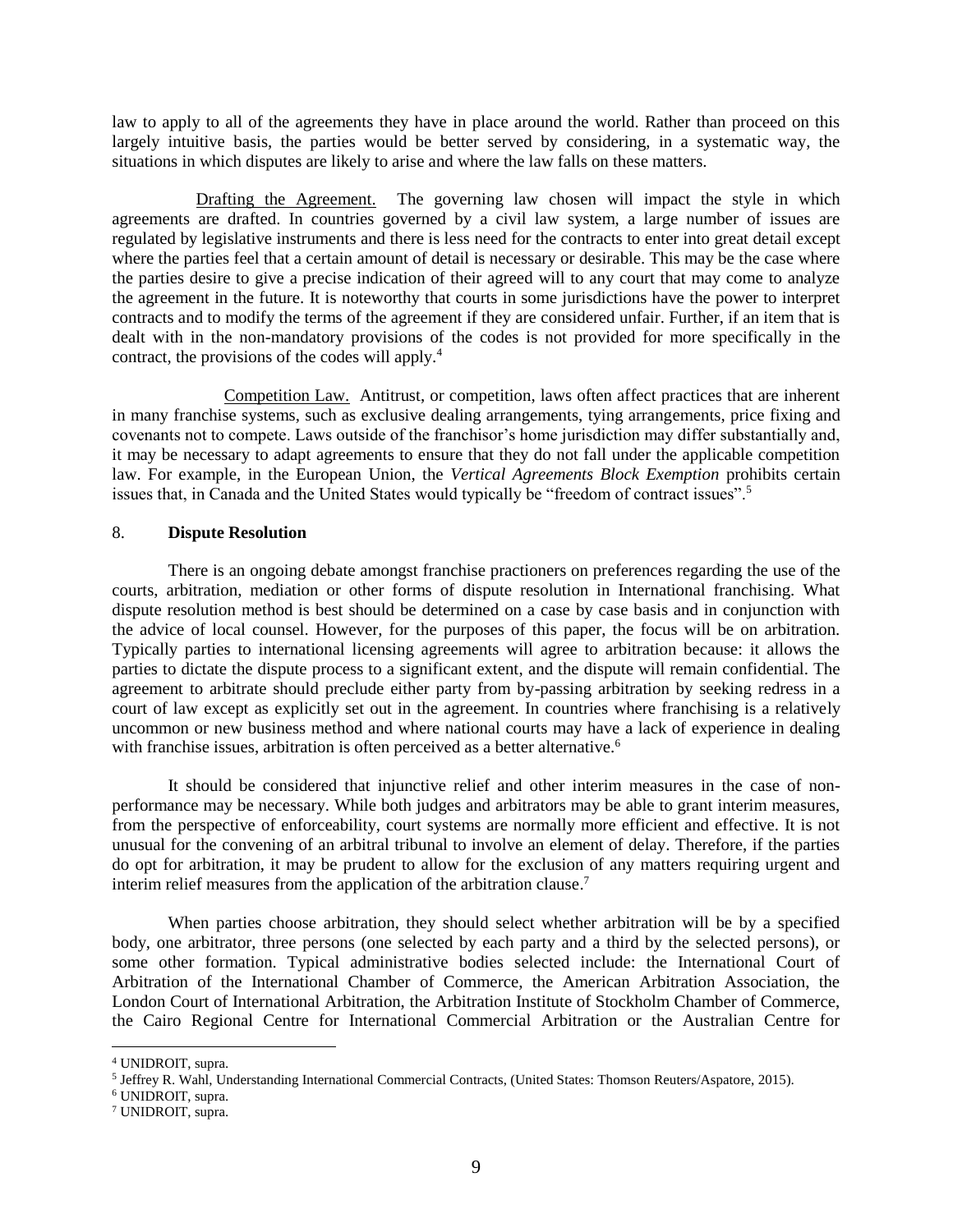International Commercial Arbitration. A relatively recent addition is the Singapore International Arbitration Centre and in the Middle East, the Dubai International Arbitration Centre is often utilized. Depending on the administrative body selected, the arbitration rules to be followed must also be selected. There are also the Arbitration Rules of the United Nations Commission on International Trade Law (UNCITRAL) which may be selected regardless of which administrative body is chosen.

The parties should review whether the applicable foreign jurisdiction is a party to the *New York Convention of 1958* or another treaty that provides for the enforcement of arbitration awards from foreign jurisdictions. The parties should also determine whether the arbitration decision can be appealed (and if so, where the appeal is permitted to) or whether it is final and binding. Dispute resolution clauses give certainty as to what rules apply in the case of conflict; they should be carefully considered when forming an agreement. Three sample provisions that provide for arbitration follow:

- Arbitration. Arbitration: Except as precluded by Applicable Law, any dispute, controversy or claim between Company and Developer arising out of or relating to this Agreement or any alleged default under this Agreement, including any issues pertaining to the arbitrability of such dispute, controversy or claim and any claim that this Agreement or any part of this Agreement is invalid, illegal, or otherwise voidable or void, shall be submitted to binding arbitration administered by JAMS pursuant to its International Arbitration Rules. The arbitration shall be conducted by one arbitrator. The arbitrator must be fluent in English. The proceedings shall be held in Los Angeles, California, USA. The arbitration shall be conducted in English, provided, however, that testimony or documentary evidence may be made or provided in any other language; provided that the party submitting such evidence, at its own cost, also furnishes to the other party or parties, as applicable, a translation of such testimony or evidence into English. In no event may the material provisions of this Agreement, or any ancillary agreement executed in connection with this Agreement, including, the method of operation, authorized product line sold or monetary obligations specified in this Agreement, amendments to this Agreement or the Manuals be waived, modified or changed by the arbitrator at any arbitration hearing. The substantive law applied in such arbitration shall be as provided in Section \_\_. The arbitration and the parties' agreement to arbitrate shall be deemed to be self-executing, and if either party fails to appear at any properly-noticed arbitration proceeding, an award may be entered against such party despite said failure to appear. Failure by either party to pay the fees (or provide a required deposit) of the arbitrator and/or the arbitration administrator in accordance with the rules and policies of the applicable Entity shall result in a forfeiture by the non-paying party of the right to prosecute or defend the claim which is the subject of the arbitration, but shall not otherwise serve to abate, stay or suspend the arbitration proceedings. The arbitral decision shall be binding and conclusive on the parties. A judgment confirming the award may be given by any court having jurisdiction.
- Equitable Relief. Nothing in this Article shall prejudice the right of any party to obtain provisional relief or other equitable remedies from a court of competent jurisdiction as shall otherwise be available under the Applicable Law.
- Arbitration. Subject to Section 17.3 [injunctive relief] and upon written notice to all parties, all controversies, disputes or claims arising between Franchisor, any of its Affiliates or any of their respective officers, directors, agents, employees and attorneys and Master Franchisee, any of its Affiliates or any of their respective Owners, arising out of or related to the relationship of the parties hereto or this Agreement (the "Dispute") shall be settled by binding arbitration in accordance with the then-current Commercial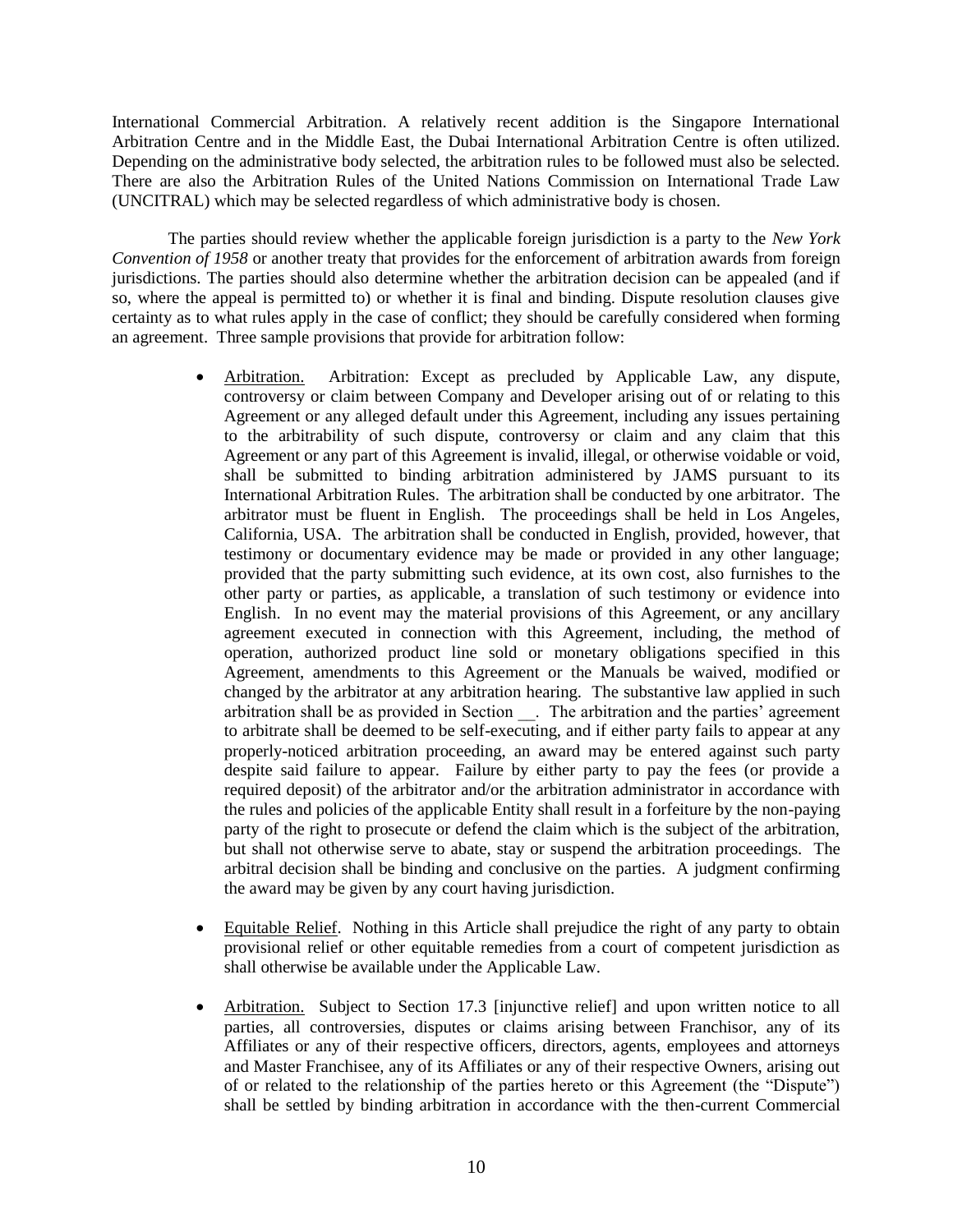Arbitration Rules ("Rules") of the American Arbitration Association ("AAA"), in [city, state/province] or at such other location as the parties may mutually agree. Such arbitration proceedings shall be conducted by one (1) neutral arbitrator appointed in accordance with the Rules. This provision shall be governed by, and enforced in accordance with, the United States Arbitration Act (9 U.S.C. §§ 1-16) (the "Federal Arbitration Act"). The arbitration proceedings shall be conducted on an individual basis and not on a multi-plaintiff, consolidated or class-wide basis.

The arbitrator shall be bound by, and shall strictly enforce the terms of this Agreement and shall not limit, expand or otherwise modify its terms. The arbitrator shall have sole authority to resolve any and all issues as to the arbitrability of any Dispute, including the application or running of any statute of limitations and all questions involving issue preclusion. The arbitrator shall have the power to determine the nature and extent of any discovery and to resolve all issues of admissibility of evidence. The arbitrator shall not have the power to award damages in connection with any Dispute in excess of actual compensatory damages, which may include interest on unpaid amounts from date due, and consequential damages. The arbitrator shall not have the power to award punitive damages or to multiply actual damages. The arbitrator shall be permitted, where warranted, to also award specific performance and/or injunctive relief.

The decision and award of the arbitrator shall be in writing and state the reasons for such decision and award. The decision and award shall be conclusive and binding upon all parties and judgment upon the award may be entered in any court of competent jurisdiction. The arbitrator, the parties, their representatives and participants shall hold the existence, contents and result of any arbitration in confidence, except to the limited extent necessary to enforce a final settlement agreement, to obtain enforcement of the arbitrator's decision and award, or as otherwise required by law. Franchisor, its Affiliates and their respective officers, directors, agents, employees and attorneys and Master Franchisee, and its Affiliates and their respective Owners hereby waive any right to contest the validity or enforceability of such award, except as provided in the Federal Arbitration Act. This provision shall continue in full force and effect subsequent to and notwithstanding expiration or termination of this Agreement.

• Dispute Resolution. Except as required by any Legal Requirements, any dispute arising out of or relating to this Agreement, including the breach, termination or validity thereof, which has not been resolved by pre-arbitral referee procedures as provided in Section within thirty (30) days following the submission of Findings of Relevant Facts, will be finally resolved by arbitration in accordance with the procedures set forth in this Section

\_\_\_ and the Rules of Arbitration of the International Chamber of Commerce presently in force. The arbitration will be heard and determined by one arbitrator; provided, however, that if one party fails to participate in either the pre-arbitral referee procedures or arbitration as agreed herein, the other party can commence arbitration prior to the expiration of the time periods set forth above. The arbitration will be governed by the Federal Arbitration Act, 9 U.S.C. §§1–16, and judgment upon the award rendered by the arbitrator may be entered by any court having jurisdiction thereof. The arbitration will be heard and determined by one arbitrator. The place of arbitration will be in

USA. The English language will be used in the arbitration proceedings. The arbitrator will have the right to award or include in his or her award any relief which he or she deems proper in the circumstances including, without limitation, money damages (with interest on unpaid amounts from the due date), specific performance, injunctive relief and attorneys' fees and costs, provided that the arbitrator will not award exemplary or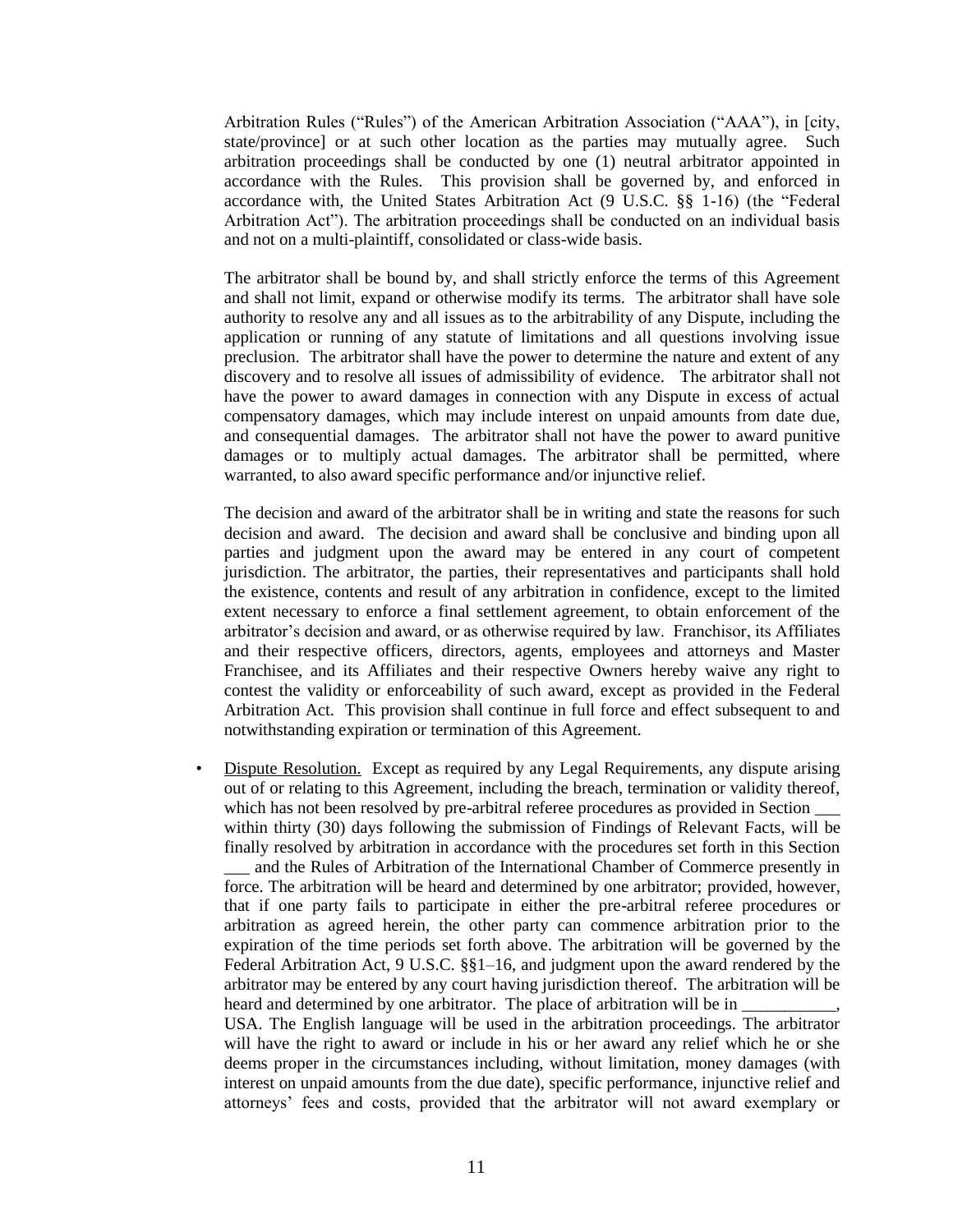punitive damages. Any award of money damages will be in U.S. Dollars. The award will include interest from the date of any breach or other violation of this Agreement. The arbitrator will also fix the appropriate rate of interest from the date of breach or other violation to the date the award is paid in full. In no event, however, should that interest rate during such period be lower than the prime commercial lending rate announced by [Bank] (or its successor), at its office in [city and state], United States of America, for ninety (90) day loans for responsible and substantial commercial customers. The award and decision of the arbitrator will be conclusive and binding upon each of the parties and judgment upon the award may be entered in any court of competent jurisdiction. Franchisor and Master Franchisee both agree to be bound by the provisions of any statute of limitations applicable to this Agreement or, if shorter, any statute of limitations that would otherwise be applicable to the controversy, dispute or claim which is the subject of any arbitration proceeding initiated hereunder. Without limiting the foregoing, Franchisor and Master Franchisee both will be entitled in any such arbitration proceeding to the entry of an order by a court of competent jurisdiction pursuant to an opinion of the arbitrators for specific performance of any of the requirements of this agreement. This agreement to arbitrate will continue in full force and effect subsequent to and notwithstanding the expiration or termination of this Agreement. The scope of any arbitration hereunder and the authority of any arbitrator to act with respect to all arbitrations before any arbitration organization is defined by the specific provisions of this Section \_\_\_ and any arbitrator will be required to execute an acknowledgment of applicability of the provisions of this Section \_\_\_ to any arbitration proceeding under this Agreement.

This arbitration provision will be self-executing and will remain in full force and effect after the expiration or termination of this Agreement. If either party fails to appear at any properly noticed arbitration proceeding, an award may be entered against such party by default or otherwise notwithstanding said failure to appear.

The provisions of this Section \_\_\_ will be construed as independent of any other covenant or provision of this Agreement; provided, however, that if a court of competent jurisdiction determines that any such provisions are unlawful in any way, such court will modify or interpret such provisions to the minimum extent necessary to have them comply with the Legal Requirements.

Except as otherwise set forth in Section \_\_\_, the arbitrator is empowered to include in any award made hereunder, such relief as the arbitrator deems appropriate, including, without limitation, injunctive relief, in addition to or in lieu of monetary damages and reasonable attorneys' fees and expenses.

### 9. **Conclusion**

While this paper does not cover all the provisions generally found in an international Franchise Agreement, it should serve as a good resource for in-house as well as outside counsel representing a franchised business that is expanding internationally. Examples of provisions commonly included in such agreements as well as negotiated provisions should be of particular value.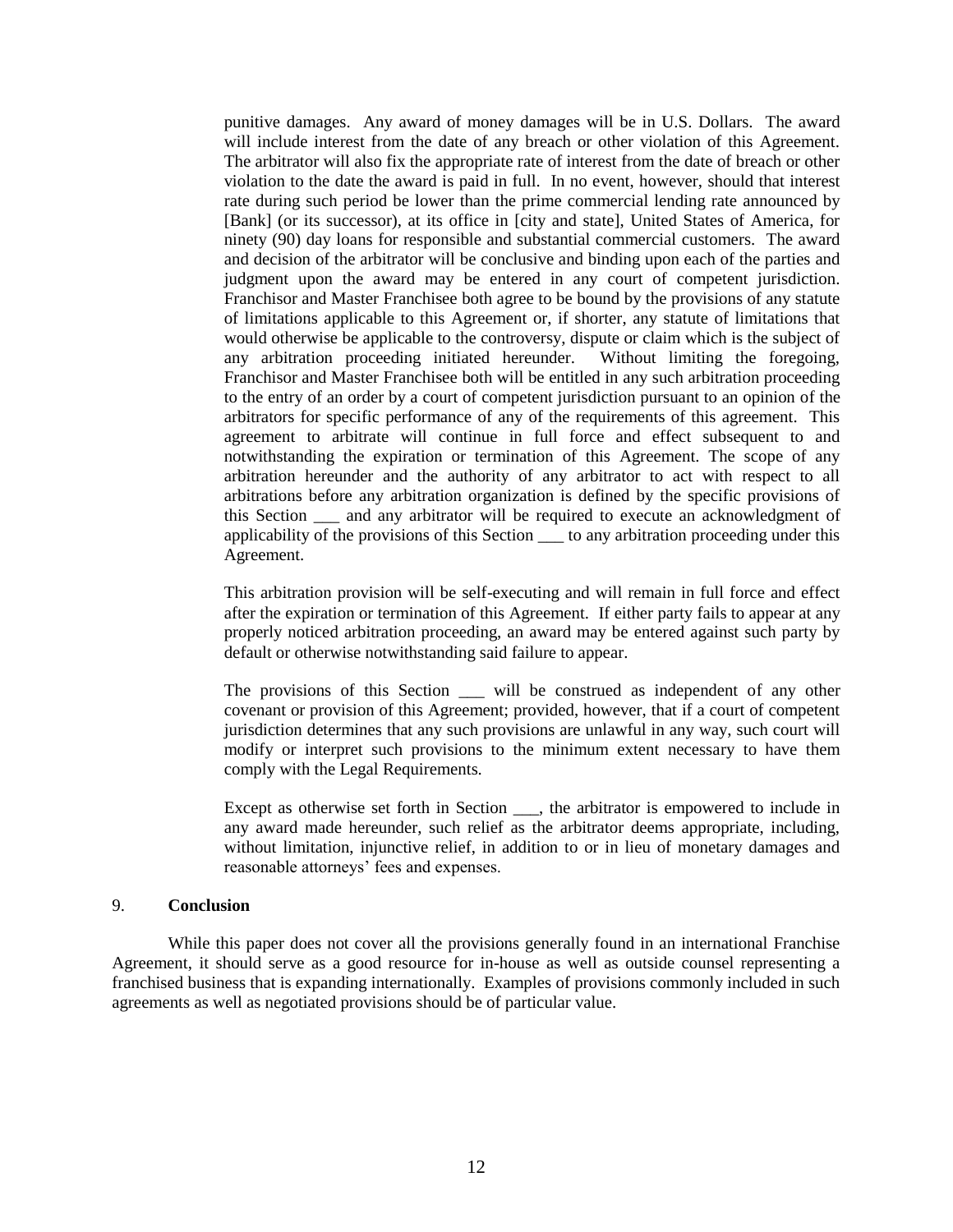#### **BIOGRAPHIES**

Session Chair:

## **JANE W. LAFRANCHI**

Jane LaFranchi became the Vice President, Secretary and General Counsel of Hershey Entertainment & Resorts in Hershey, Pennsylvania on June 17, 2016. Previously, she was Vice President and Assistant General Counsel at Marriott International, Inc. in the Franchise Development practice group. Ms. LaFranchi joined Marriott in 2005 and recently retired from Marriott in March 2016. Before that, she was a partner in Strasburger & Price, LLP (Mexico City and Washington, DC). Ms. LaFranchi received a J.D. with honors from the University of Texas School of Law and a B.A. with highest honors from the University of Texas.

Ms. LaFranchi was a founding member of the Steering Committee for the International Franchise and Distribution Division of the ABA Forum on Franchising and served as a Regional Editor for the ABA's publication on International Franchise Sales Laws. She currently serves as the Membership Officer of the International Bar Association's Committee on Franchising and has participated as a faculty member of the American University Washington College of Law's program on Hospitality and Tourism Law.

Speakers:

### **SUSAN GRUENEBERG**

Susan Grueneberg is a Partner at the law firm of Snell & Wilmer L.L.P. in Los Angeles, California and is a certified specialist in franchise and distribution law. Ms. Grueneberg serves as Chair of the Industry Advisory Committee to the North American Securities Administrators Association (NASAA) Franchise Project Group and is a Past Chair of the American Bar Association Forum on Franchising. She is also a member of the International Franchise Association's Legal/Legislative Committee. She previously served as Chair of the California State Bar Franchise and Distribution Law Commission, the commission that oversees the certification of legal specialists in franchise and distribution law in California. Ms. Grueneberg was also a member of the California State Bar Business Law Section Executive Committee, Chair of the California State Bar Franchise Law Committee and a member of the Board of Governors of the Century City Bar Association. She has written and lectured extensively at programs conducted by the California State Bar, the ABA Forum on Franchising, the International Franchise Association and California Continuing Education of the Bar. A graduate of UCLA Law School, Ms. Grueneberg also taught at the Chinese University of Hong Kong as a U.S. State Department Fellow, and received a National Academy of Sciences Fellowship for post-graduate study in economics at the University of Beijing. She is co-editor of the ABA publication "The FTC Franchise Rule".

### **PETER V. SNELL**

Peter V. Snell is a partner at Gowling WLG. He is based in Gowling WLG's Vancouver office and also works out of the firm's Calgary and Toronto offices. Peter specializes in Canadian franchise law, international and Canadian business transactions, licensing, product distribution and intellectual property. Peter is chairman of the Intellectual Property Committee of the Business Law Section of the American Bar Association and he is on the Board of Directors of the Canadian Franchise Association (CFA). In 2015 Peter was appointed as the CFA's General Counsel. He is recognized as a leader in franchise law in Chambers, The Best Lawyers in Canada, Canadian Legal Lexpert, Who's Who Legal: